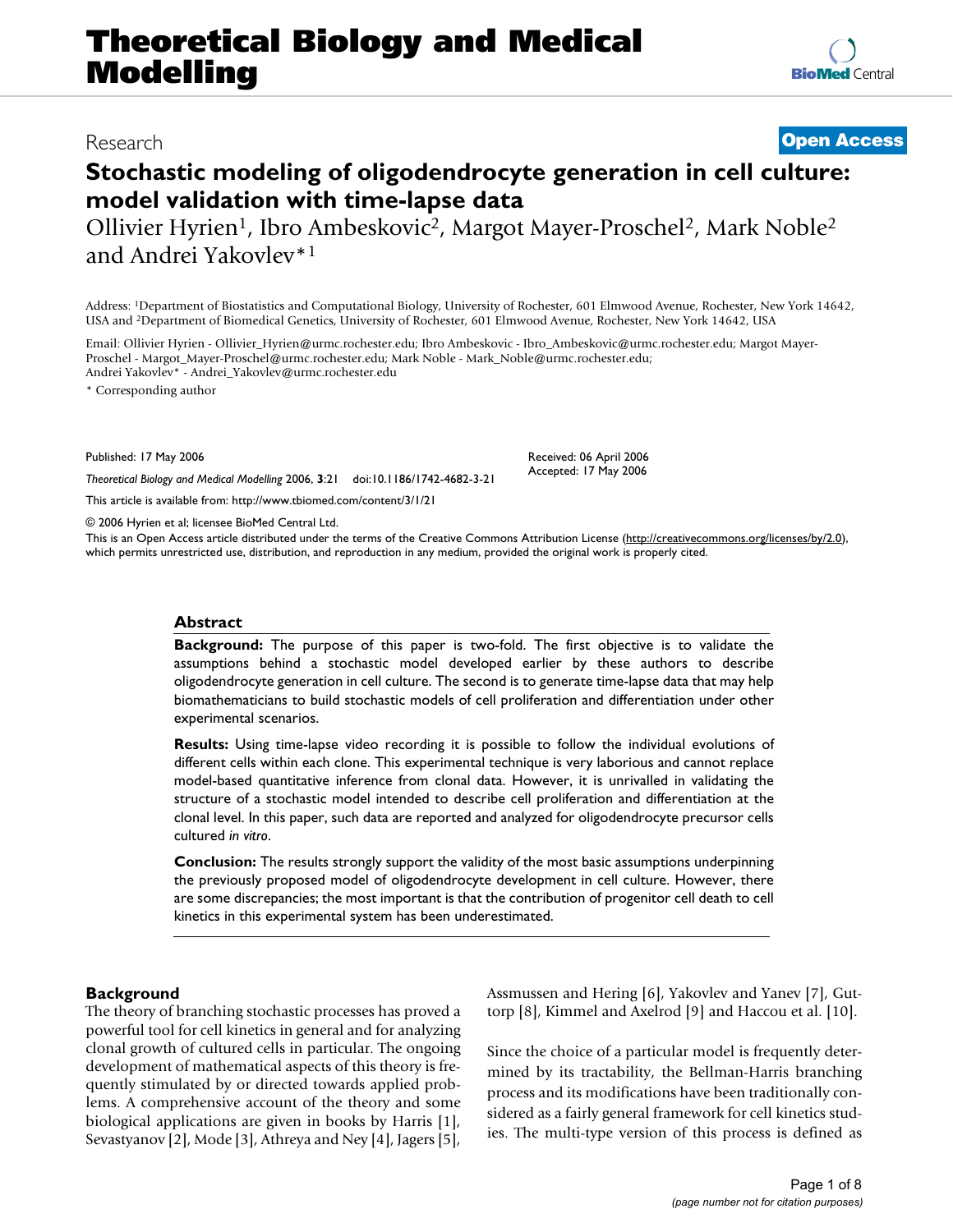follows. Let  $Z_k^{(i)}(t)$  , i,  $k = 1, ..., K$  be the number of cells of the *k*th type at time *t* given that the clonal growth starts with a single (initiator) cell of type *i* at time *t* = 0. The vector  $Z^{(i)}(t) = \left( Z_1^{(i)}(t), ..., Z_K^{(i)}(t) \right)$  is said to be a Bellman-Harris branching stochastic process with *K* types of cells if the following conditions are met. Each cell of type  $k, 1 \leq k$ ≤ *K*, transforms into  $j_1$ , ...,  $j_K$ , daughter cells of types 1, ..., *K*, respectively, with probability  $p_k(j_1, ..., j_K)$ . The time to transformation is a non-negative random variable (r.v.) with cumulative distribution function (c.d.f.)  $F_k(.)$ . The usual independence assumptions are adopted.

The problem of quantitative inference from clonal data on cell development in tissue culture has been addressed in our publications [11-21]. These papers employ a multitype Bellman-Harris branching process to model the proliferation of oligodendrocyte/type-2 astrocyte progenitor cells and their transformation into terminally differentiated oligodendrocytes. This model is widely applicable to other *in vitro* cell systems. The precursor cell that gives rise directly to oligodendrocytes was first discovered by Raff, Miller and Noble in 1983 [22], when it was named as an oligodendrocyte/type-2 astrocyte (O-2A) progenitor for the two cell types it could generate *in vitro*. This cell is also known as an oligodendrocyte precursor cell (OPC), and will be referred to henceforth as an O-2A/OPC. Such cells appear to be present in various regions of the perinatal rat CNS, and cells with similar properties also have been isolated from the human CNS [23].

The O2A/OPC-oligodendrocyte lineage has provided a remarkably useful system for studying general problems in cellular and developmental biology. In the context of our present studies, three advantages of this lineage are that it is possible to analyze progenitor cells grown at the clonal level, that progenitor cells and oligodendrocytes can be readily distinguished visually, and that the generation of oligodendrocytes is associated with exit from the cell cycle. In the culture system we use in our experiments, the dividing O-2A/OPCs only make either more progenitor cells or oligodendrocytes; no other branching in the process of their development is possible. This makes it possible to conduct well-controlled experiments that generate quantitative information on cell division and differentiation at the clonal level and at the level of individual cells.

The earlier proposed model was designed to describe the development of cell clones derived from O-2A/OPCs under *in vitro* conditions. Cells of this type are partially committed to further differentiation into oligodendrocytes but they retain the ability to proliferate. It is believed

that the main function of progenitor cells *in vivo* is to provide a quick proliferative response to an increased demand for cells in the population. Terminally differentiated oligodendrocytes represent a final cell type; they are responsible for maintaining tissue-specific functions and they do not divide under normal conditions. Both cell types are susceptible, in variable degrees, to death.

A substantial amount of new biological knowledge has emerged from applications of our model to experimental data, with a particular focus on understanding the regulation of differentiation at the clonal level. As all differentiation processes require that cells make a decision between differentiating and not differentiating, it is important to understand how this process is controlled at the level of the individual dividing precursor cell. Early studies had indicated that individual O-2A/OPCs would divide a limited number of times before all clonally related cells differentiated synchronously and symmetrically under the control of a cell-intrinsic biological clock. Subsequent biological studies showed that the cell-intrinsic regulator of differentiation promoted asymmetric and asynchronous differentiation among clonally related cells unless promoters of oligodendrocyte generation were present. It was only through our modeling studies, however, that the popular clock model of oligodendrocyte generation *in vitro* was disproved by testing a more general (hierarchical) model against experimental data [11,15].

In the earliest version of our model [11,15], it was assumed that the initial population of progenitors is a mixture of subpopulations with different numbers of "critical" cycles. In each of these subpopulations the probability of division is 1 until the critical number is reached and drops sharply to a fixed value  $p < 0.5$  afterwards. The number of critical cycles is not directly observed, and one can only verify this basic assumption by fitting the model to experimental data on the evolution (over time) of clones consisting of two distinct types of cells. However, if one considers the whole population of cells, there is a more gradual decline in the division probability from 1 to *p*, suggesting that an alternative model is also plausible, in which there is a single population of progenitor cells with a gradually decreasing division probability [17]. While both models are in almost equally good agreement with clonal data, the latter model has a more parsimonious structure, which is also perfectly consistent with the timelapse data to be reported in the present paper.

The basic stochastic model of proliferation and differentiation of O-2A/OPCs was based on the following assumptions:

*A*1. The process starts with a single progenitor cell of type 1 at time 0.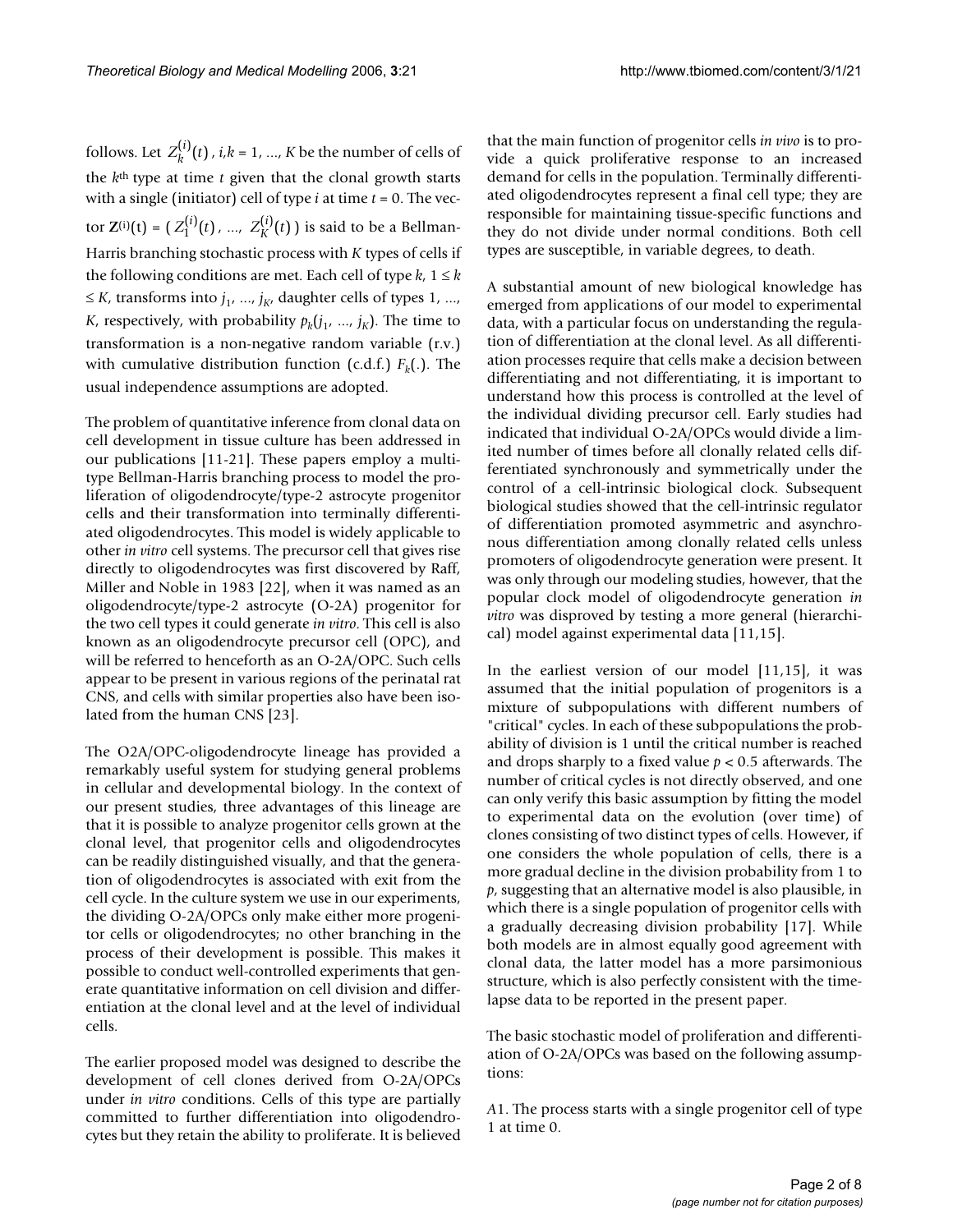*A*2. After completion of its mitotic cycle, every progenitor cell of type *l* ≥ 1 either divides to produce two new progenitor cells of age 0 and type  $l + 1$  with probability  $p_{l'}$  or transforms into a differentiated cell of type *l* = 0 (oligodendrocyte) with probability 1 - *pl* .

*A*3. The time to division of a progenitor cell of type *l* ≥ 1 is a non-negative r.v.  $T_{l,1}$  with c.d.f.  $F_1(x)$ , while the time to differentiation of a progenitor cell of type *l* ≥ 1 is a nonnegative r.v.  $T_{1,2}$  with c.d.f.  $F_2(x)$ .

*A*4. Differentiated oligodendrocytes neither divide nor differentiate further, but they may die; their lifespan  $T_0$  has c.d.f.  $L(x) = Pr(T_0 \le x)$ .

*A*5. Whenever counts of dead oligodendrocytes are utilized for estimation purposes, the model needs to be extended further to include the following assumption: every dead oligodendrocyte disappears (disintegrates) from the field of observation after a random lapse of time *T*<sub>-1</sub> distributed in accordance with c.d.f.  $H(x) = Pr(T_1 \le x)$ . The time to the disintegration event is expected to be quite long, as there are no macrophages present in the culture to clear away cell debris.

*A*6. The cells do not migrate out of the field of observation.

*A*7. Of the two cell types, oligodendrocytes appear to be more susceptible to death. Therefore, it was assumed that progenitor cells do not die during the period of observation.

*A*8. The assumption of independence of cell evolutions is adopted. This assumption is critical for making the mathematical treatment of the resultant branching stochastic process tractable.

The probabilities  $p_l$  can be described by an arbitrary function of the mitotic cycle label *l* that satisfies the natural constraints:  $0 \le p_l \le 1$  for all  $l \ge 1$ . In [17], these probabilities are specified as  $p_l = \min\{p + qr^l, 1\}$ , where p, q and r are free positive parameters with *p* representing the limiting probability of division of progenitor cells as the number of cycles tends to infinity. In our analysis of the time lapse data in the next section we proceeded from this choice as well. All the distributions introduced above were specified by a two-parameter family of gamma distributions, which is the most popular choice in cell kinetics studies [7].

Assumption A3 was introduced in [19,20] to allow the mitotic cycle duration and the time to differentiation to follow dissimilar distribution functions. The authors proceeded from the following line of reasoning. In the classical Bellman-Harris process, either the event of division or the event of differentiation is allowed to occur upon completion of the mitotic cycle. Let the r.v.s *X* and *Y* represent the time to division and the time to differentiation, respectively. Then the postulates of the Bellman-Harris process imply that the joint distribution of *X* and *Y* is singular along the diagonal  $X = Y$ . A natural alternative is to assume that the r.v.s *X* and *Y* have dissimilar continuous distributions. This alternative is biologically plausible because the proliferation and differentiation of cells involve different molecular mechanisms. The analysis of clonal growth of cultured O-2A/OPCs has corroborated this hypothesis [19,20], and the time-lapse data presented in the next section provide additional evidence in favor of its validity.

In [18], the mitotic cycle duration and the time to differentiation of O-2A/OPCs were assumed to follow the same distribution, that is,  $F_1(x) = F_2(x)$  for all *x*, but we allowed the distribution of the time to division and differentiation of initiator cells to be potentially different from that of cells in subsequent generations. Our time-lapse data provide the opportunity to look more closely at variations in the mitotic cycle duration across cell generations and their consistency with this basic model assumption. The design of our previous studies generated cell counts in independent cell clones at different times after plating. We also used longitudinal data on cell counts produced by observations of the same cell clone at different time points [20]. However, much more information can be extracted from data yielded by time-lapse video recording of individual cell evolutions, and we take advantage of this experimental technique to verify the most basic elements of the earlier proposed model.

### **Results and discussion**

This study is designed to validate the most basic assumptions behind our model of oligodendrocyte development in cell culture. In what follows, we describe our experimental findings in the context of the model presented in Section 1. Each element of the model structure is discussed separately.

#### *Mitotic cycle*

We estimated the distributions of the mitotic cycle duration (MCD) for each generation of progenitor cells. The corresponding Kaplan-Meier estimates are shown on Figure 1. They suggest that the MCD becomes larger as the number of divisions undergone by a progenitor cell increases. However, the log-rank test does not declare these differences to be statistically significant in all pairwise comparisons of the MCD distributions for different generations starting with Generation 3. The fact that the MCD distribution in Generation 1 is distinct from those for other generations is consistent with our previous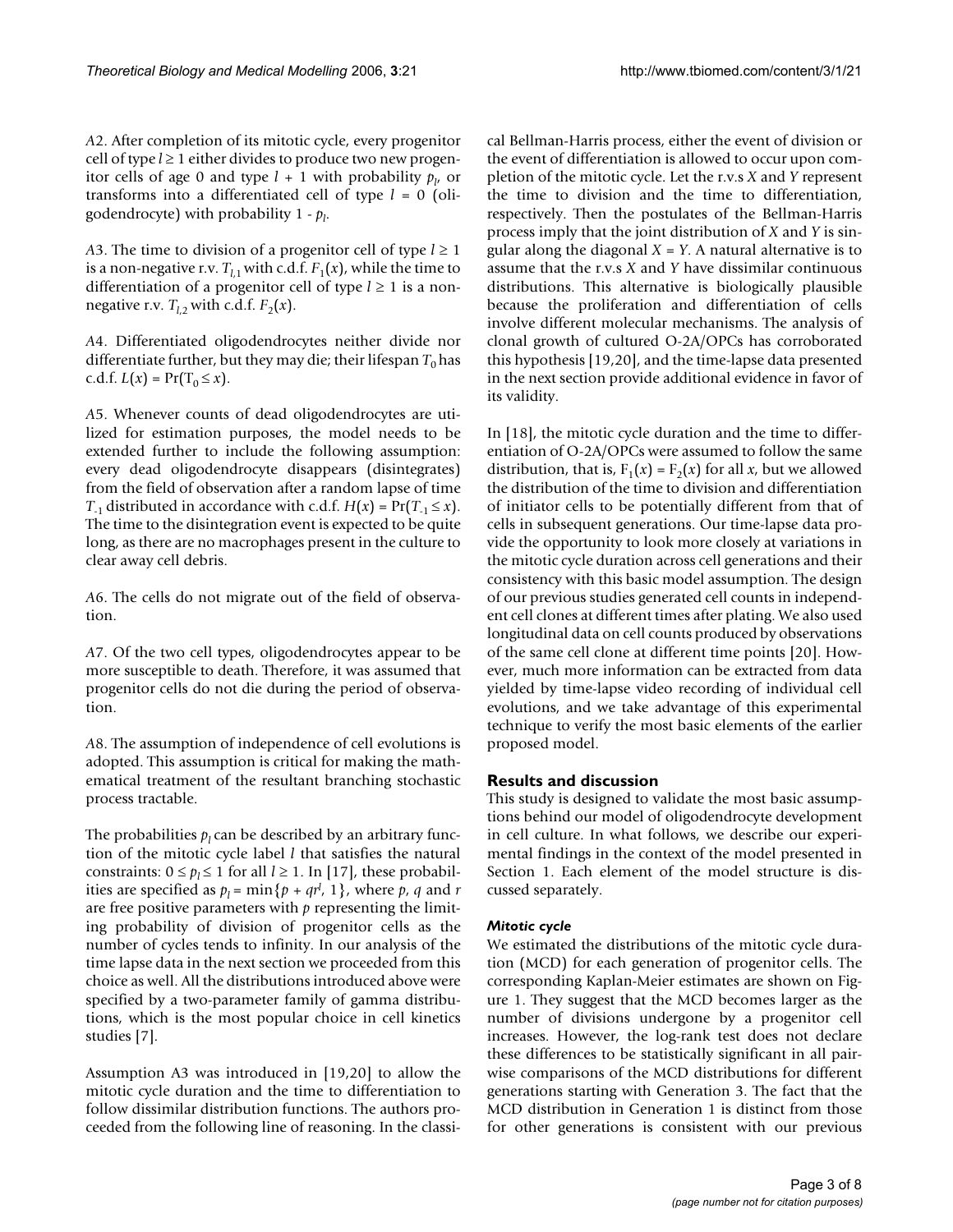

#### Figure 1

Kaplan-Meier survival curves for the mitotic cycle time across generations. Generation 1 – dotted line, Generation 2 – dash-dotted line, Generation 3 – dashed line, Generation 4 – solid line. Top panel presents data without thyroid hormone; bottom panel shows data with thyroid hormone in the culture medium.

clonal analyses [18]. The most plausible explanation for this phenomenon is that the initiator progenitor cells sampled *in vivo* are already actively proliferating and, therefore, it is the residual time needed to complete their current mitotic cycle that one observes in cell culture. The second mitotic cycle of the progenitor cells also tends to be shorter than subsequent cycles in both experimental settings (with and without thyroid hormone) but no explanation for this tendency can be offered at present.

The mean MCDs averaged over the generations were estimated as 27.86 hours (standard error (SE) = 0.7 hours) and 22.13 hours ( $SE = 1.59$  hours) in the presence and absence of thyroid hormone, respectively. These estimates are in close agreement with those obtained from clonal data in our past studies [11-17,20]. However, they are different from those reported in [18,19]. This discrepancy is attributable to dissimilar activities of the cytokine PDGF-AA in the culture medium [18]. The effect of thyroid hormone on the MCD distribution is statistically significant  $(p < 0.0001)$ .

We designed a parametric bootstrap goodness-of-fit test based on the Kolmogorov-Smirnov statistic to test the shape of the MCD distribution. Our study was limited to Generations 1–3 because censoring (by other events such as cell differentiation and death) is too heavy in later generations. A two-parameter gamma distribution provided a good fit for all generations in the absence of thyroid hormone and for Generations 1 and 3 in the presence of thyroid hormone. The only exception was the second generation in the presence of thyroid hormone. In the latter (worst) case, the theoretical gamma distribution and its empirical estimate (kernel estimate with a Gaussian kernel) still coincide quite closely (Figure 2A) so we see no immediate need to replace this approximation with a more flexible parametric family of distributions. For comparison, Figure 2B shows another example where the goodness-of-fit hypothesis was not rejected by the statistical test.

#### *Probabilities of division, death and differentiation*

The probabilities (rates) of death and differentiation increase with generation while the probability of division shows the opposite trend. Notice that the rates of death and differentiation are per cell. The death rate for O-2A/ OPCs increases from 0.23 in Generation 2 to 0.57 in Generation 7 in the absence of thyroid hormone and from 0.05 in Generation 2 to 0.11 in Generation 5 in its presence. Therefore, the survival rate of O-2A/OPCs increases in the presence of thyroid hormone. The probability of differentiation increases from 0.07 in Generation 2 to 0.21 in Generation 7 in the absence of thyroid hormone and from 0.18 in Generation 2 to 0.72 in Generation 5 in its presence. This is consistent with the effect of thyroid hormone inferred from our previous analyses of clonal data.

Figure 3 shows the estimated conditional probability of division, given that the cell does not die before division or differentiation, as a function of the number of generations. In [17], we used the function  $p_l = \min\{p + qr^l, 1\}$ , *l*  $\geq$  1, to approximate this probability. The same function was used to fit the data in Figure 3 by the non-linear least squares method. Because of conditioning on the event of cell survival, the probability of differentiation equals 1 - *pl* . It is clear from Figure 3 that the approximation works well.

#### *Time to differentiation*

The overall mean time to differentiation (averaged over the generations) is 31.6 hours ( $SE = 1.6$  hours) for O-2A/ OPCs cultured in the presence of thyroid hormone and  $31.8$  hours (SE = 1.59 hours) in its absence. The timelapse data confirm that the time to division and the time to differentiation have dissimilar distributions, a conjecture we made earlier from the results of clonal data analysis. The distribution of the differentiation time does not vary significantly across generations ( $p > 0.28$ ). The addition of thyroid hormone has no effect on this distribution.

#### *Time to death*

The overall mean time to death of O-2A/OPCs (averaged over the generations) is equal to  $28.1$  hours (SE =  $2.48$ ) hours) and 19.7 hours (SE = 1.17 hours) with and without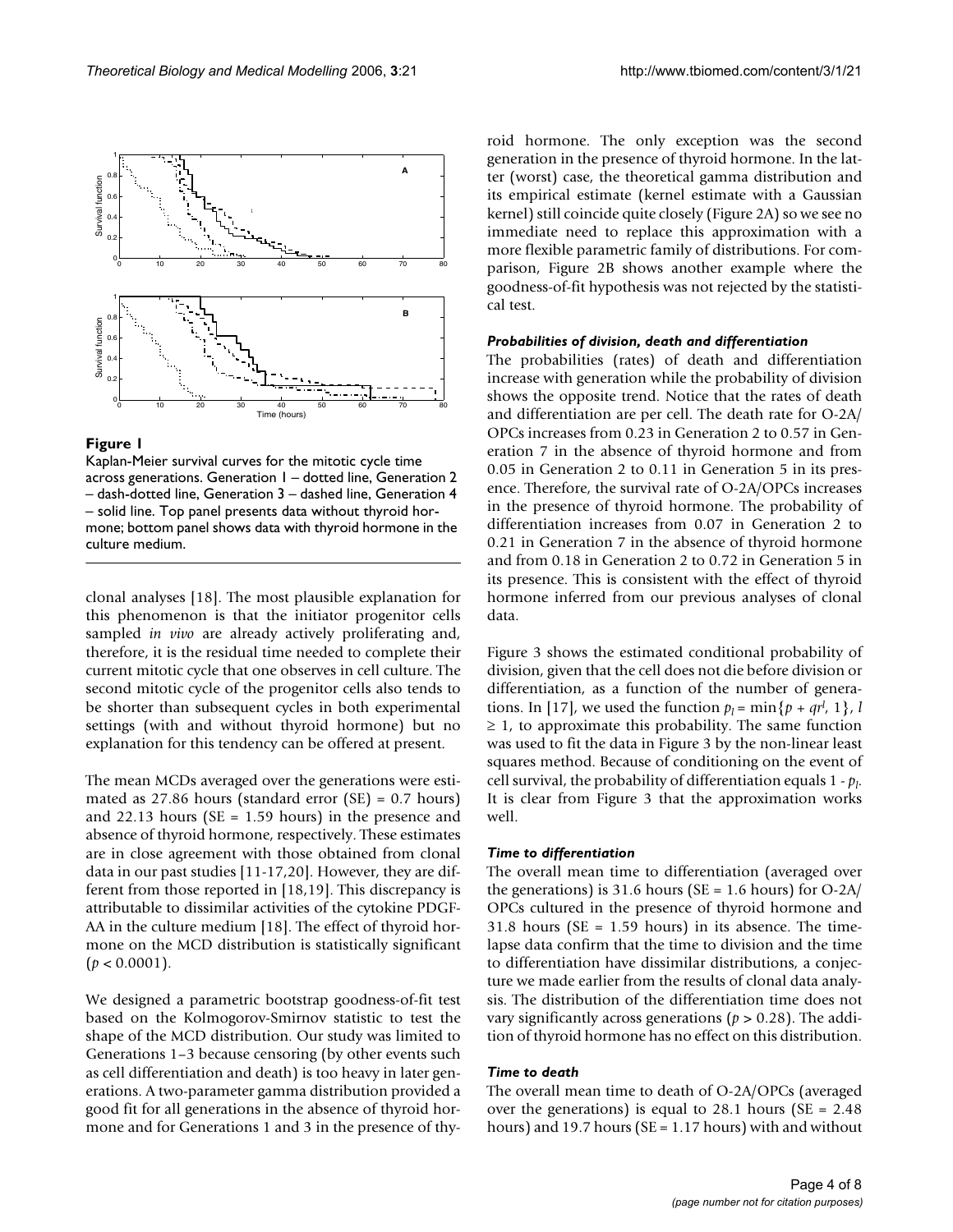

#### **Figure 2**

(A) The only case where the null hypothesis is rejected when a gamma distribution density is fitted to observed times to mitotic division; (B) An example where the null hypothesis is not rejected when a gamma distribution density is fitted to observed times to division.

thyroid hormone, respectively. These values are very close to the mean mitotic cycle durations recorded in the corresponding experimental settings. The distribution of the time to death for O-2A/OPCs does not vary significantly across generations ( $p > 0.08$ ). Addition of thyroid hormone extends the time to death for O-2A/OPCs (*p* < 0.0018), which is consonant with its positive effect on cell survival.

The presence of thyroid hormone extends the life-time of oligodendrocytes ( $p < 0.0001$ ) as well. The mean time to death of an oligodendrocyte is 19.7 hours in the absence of thyroid hormone but 78.0 hours in its presence. As far as oligodendrocytes are concerned, the estimated overall mean time to death tends to be smaller than our estimates reported in [18] because of the effect of data censoring caused by a limited period of observation [29]. The time to death of oligodendrocytes was not significantly different across generations no matter whether the cells were cultured with or without thyroid hormone (*p* = 0.3 and *p*  $= 0.27$ ).

#### *Correlations*

We computed correlation coefficients between the times to division for all sister cells and for the corresponding mother-daughter correlations. Because the cells pertaining to the first and second generations had significantly shorter mitotic cycles than those in subsequent generations, we included only the third and later generations in this analysis. The sample correlation coefficients are shown in Table 1. It is clear that the mother-daughter type of correlation is irrelevant to this cell lineage. However, there is a tangible positive correlation between the mitotic cycles of sister cells. Both observations are consistent with the data reported by Powell [24] for bacteria.

One should expect the mean number of cells not to be affected by this type of correlation, while the variance can only be larger than that in the independent case [1,25]. This was confirmed by our simulation of a population of dividing cells obeying the postulates of the bifurcating autoregressive process. This process [26] reduces to the Bellman-Harris branching process when sister cells have uncorrelated MCD. In this study, we assumed that the logarithms of mitotic cycle times for sister cells have bivariate normal distributions with equal means (25 hours) and equal variances (40 hours), and a fixed positive correlation coefficient denoted by ρ. The bivariate log-normal distribution was chosen as a convenient parametric family for modeling correlations between random variables, while keeping the positivity constraint on cell cycle lengths. The choice of this distribution (instead of the traditional gamma distribution) is of little consequence to the net results of the study. Table 2 displays the standard deviation of the number of cells in this process for  $\rho = 0$ (independent case) and  $\rho = 0.5$ , the latter being a reasonable value in accordance with Table 1.

The standard deviations of the bifurcating autoregressive process with correlations among sister cells, and the Bellman-Harris process without correlations among sister cells, were estimated from 50000 simulated runs of each process. The observed effect of correlations among sister cells on the standard deviation of the number of cells is rather weak (Table 2). In terms of parameter estimation, this effect translates into a change in the mean MCD of less than 1.5% and a change in the standard deviation of the MCD of less than 3.4%.

| Table 1: Sample correlation coefficients and their asscciated p-values. |  |
|-------------------------------------------------------------------------|--|
|-------------------------------------------------------------------------|--|

| correlation type        | mother-daughter | b-value | sister-sister | b-value  |
|-------------------------|-----------------|---------|---------------|----------|
| without thyroid hormone | 0.06            | 0.6     | 0.62          | < 0.0001 |
| with thyroid hormone    | 0.19            | 0.5     | 0.49          | 0.028    |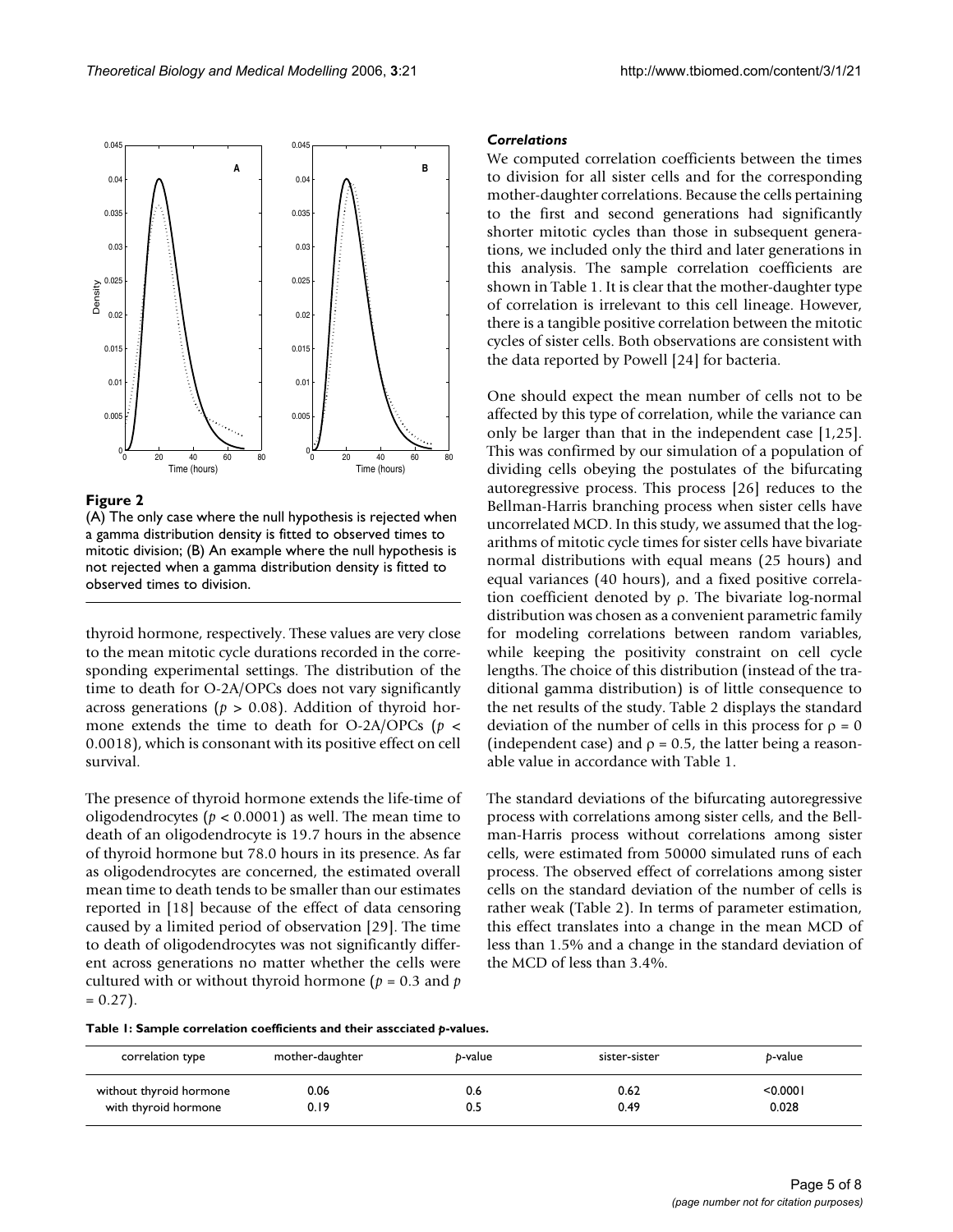

#### Figure 3

Conditional (given that the cell does not die before the event of interest) probabilities of division (×) and differentiation (circles) of O-2A/OPCs with (lower panel) and without (upper panel) thyroid hormone. The solid lines correspond to the fitted probabilities of division and differentiation, and each error bar indicates two standard errors for the empirical proportion.

Some extensions of the Bellman-Harris branching process have been proposed to allow for dependences between cellular attributes across generations. For example, the bifurcating autoregressive process [26] is designed to model sister-sister and mother-daughter correlations in terms of the MCD. It should be noted that this model describes populations of cells that could divide but neither die nor differentiate. Further improvements of the model and associated methods of statistical inference are being pursued [27]. To the best of our knowledge, the utility of the bifurcating autoregressive process and its various extensions have so far been considered only in the context of time-lapse data. This is not surprising because such data provide abundant information on individual cell evolutions and allow the necessary correlations to be estimated directly.

The situation is not the same when modeling cell development at the clonal (population) level. Except for a few special examples, all stochastic models in cell population kinetics, Markovian or otherwise, disallow for interactions between individual cell evolutions. The same applies indiscriminately to all other stochastic models of discrete entities introduced in mathematical biology, from stochastic models of carcinogenesis or infectious diseases to applications of stochastic processes in ecology and demography. There seems to be no viable alternative to the assumption of independence in all such models as long as they are intended to describe the events of interest

**Table 2: The standard deviation of a binary splitting Bellman-Harris branching process (no correlation) and the corresponding bifurcating autoregressive process (sister-sister correlation).**

| Time (days) 3 4 5 6 7 8 9 10 11                             |                                              |  |  |  |  |  |  |  |  |
|-------------------------------------------------------------|----------------------------------------------|--|--|--|--|--|--|--|--|
| $p = 0.0$ 0.02 0.3 0.7 0.5 1.1 1.2 1.7 2.3 3.0<br>$0 = 0.5$ | 0.02  0.3  0.8  0.6  1.3  1.4  2.1  2.7  3.5 |  |  |  |  |  |  |  |  |

at the population level so that their underlying stochastic processes are only partially observed. The main reason for this claim is that stochastic dependencies, such as correlations among sister cells, are basically unobservable at the cell population level and this is exactly the point at which the issue of non-identifiability becomes insurmountable. This, however, does not apply to functional dependencies that may manifest themselves in dynamics of the expected values a typical example is a density dependence such that the net proliferation rate slows down when a set point is reached. A functional dependency of this type may still be identifiable if its structure is parsimonious enough. It should also be noted that, except in some very special cases, branching processes with stochastically dependent cell evolutions are mathematically intractable and we are unaware of a single publication presenting a sufficiently general framework for such processes within which the requisite basic formulae have been derived. Computer simulations with all their inherent problems are the only option in such cases.

The aforesaid, however, does not diminish the usefulness of branching stochastic processes in biological applications. All indirect quantitative inferences from real biological data are conditional on the validity of the assumed model. In other words, we interpret the results of data analysis in terms of model parameters as if all the adopted premises were absolutely valid. In this sense, the assumption of independent evolutions is no different from any other constraint on model structure. It is commonplace to say that all models are wrong but some of them are useful. However, this truism imparts very precisely the essence of mathematical modeling and its place in natural sciences.

On the other hand, biomathematicians should do the best they can to make a mathematical model as realistic as possible, subject to certain constraints on its tractability and identifiability. While alternative variants of a given model most typically emerge when it is in conflict with experimental data, the quest for generality is always warranted in model building. From this perspective, our estimates of sister-sister correlations and the associated simulation study are of practical significance because they show that the observed level of positive correlation among sister cells has only a small effect on the standard deviation of the number of cells at any instant. In accordance with the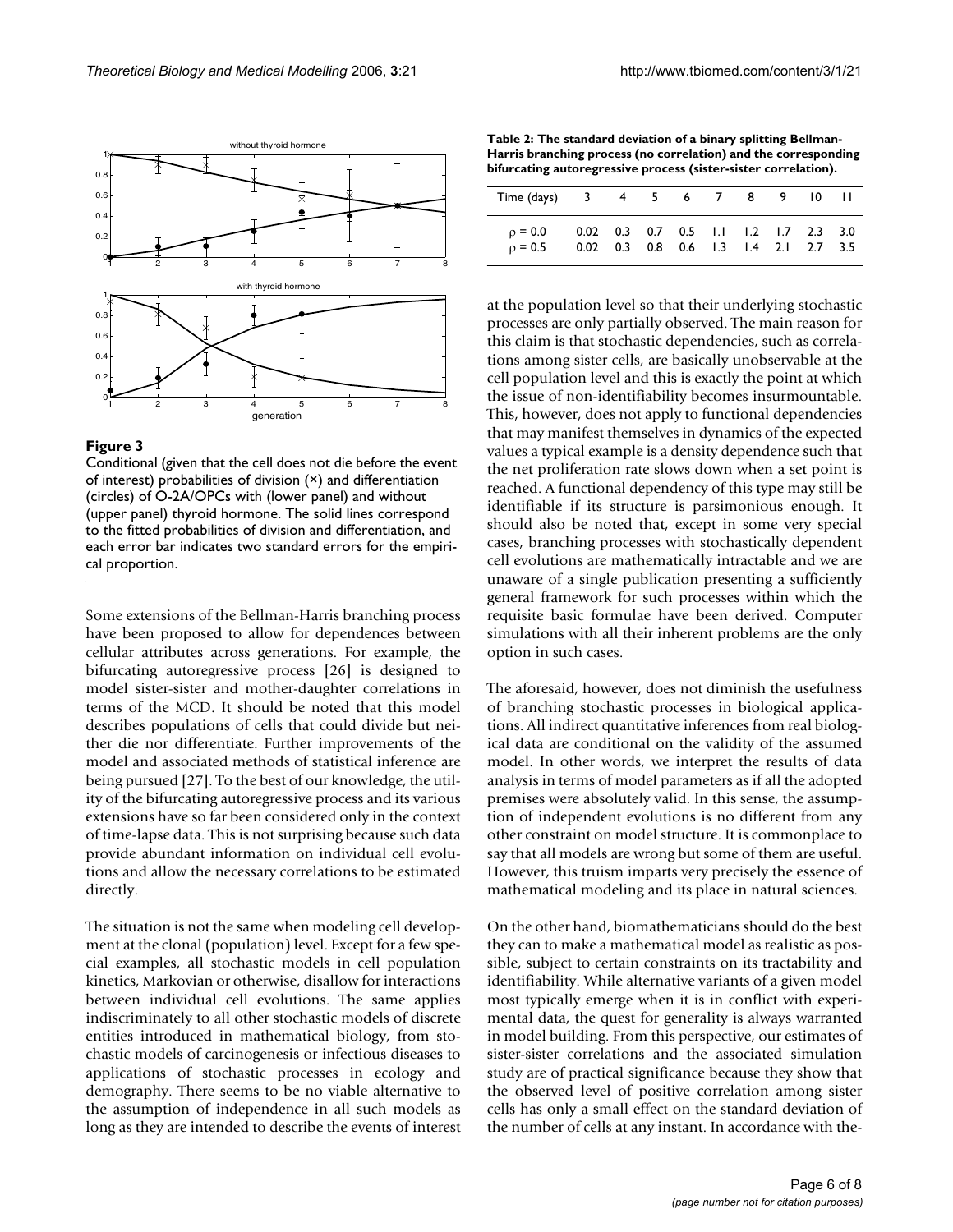oretical considerations, this correlation does not affect the expected values at all. These observations provide a rationale for using the method of moments for estimation purposes because, when based only on the mean values and standard deviations, this method appears to be well guarded against correlations between sister cells.

#### *Other interesting observations*

We noticed two unusual events. The first is where the two daughters do not separate fully from each other following division from a mother. For a brief time it looks as if they will separate (1–3 h), but a cytoplasmic bridge between them persists so that eventually they pull back together. This event may be due to spindle dysfunction of the same general kind that leads to tetraploidy in cell culture.

The second event is where the two daughters separate but after a brief period (3–5 h) they track back to each other and appear to merge again into one cell. This type of behavior seems to bear similarities to the reversible incomplete cell separation induced by Cdk1 inhibitors that has recently been reported for primary mammalian cells [28]. In that case, the incomplete separation seems to be a consequence of failure of chromatin segregation. As our cells are cultured in serum-free defined medium in the absence of any chemical Ckd1 inhibitors it is unlikely that these observations are related, although the phenotypic behavior seems very similar.

#### **Conclusion**

This study strongly supports the validity of the assumptions introduced in Section 1. However, it also indicates that the death of progenitor cells is an important element to be incorporated into the model. Before our time-lapse experiments were conducted, we used to believe that the death of O-2A/OPCs was negligible. This belief was based on the results of scoring dead progenitor cells in clonal experiments, which is far less accurate than time-lapse video recording. This experimental evidence was the reason why we did not incorporate the death of O-2A/OPCs into the model.

Previous clonal studies also suggested that the death of oligodendrocytes normally begins on day 7 after plating and its rate increases with time. However, our time-lapse experiments indicate that death begins earlier than we originally thought. While this earlier and more pronounced oligodendrocyte death may be attributable to subtle differences in the growth conditions used in these differing experimental sets, due attention should be given to this discrepancy in future studies.

The time-lapse experiments reported in this paper provide quantitative insight into the correlation structure of realizations of the underlying branching process. Virtually no correlation was observed between the mitotic times of mother and daughter cells. In contrast, the correlation between sister cells is positive and quite high. Among the statistical techniques available for estimating numerical parameters from partially observed branching stochastic processes, moment-based techniques such as the pseudomaximum likelihood, the least squares, the generalized method of moments or the quasi-likelihood estimators are methods of choice. It follows from our simulation study that the variance of the number of cells appears to be insensitive to the sister-sister correlation of this magnitude, thereby suggesting that the method of moments, as long as it is based on the first two moments, is robust to possible violations of the independence assumption.

The analysis of time-lapse observations reported here suggests certain improvements in the earlier proposed stochastic model of oligodendrocyte generation *in vitro*. This issue invites special investigation and will be addressed in future publications. We hope that many investigators will benefit from the data presented in their efforts to develop useful stochastic models for quantitative analysis of other cell lineages.

#### **Methods**

#### *1. Experimental protocol*

Oligodendrocyte progenitor cells were isolated from optic nerves of 6 days old rat pups using standard isolation protocols as described in [29] and seeded at a density of 20 k per T-25 flask in DMEM SATO- [30] with 10 ng/ml PDGFaa. Prior to the start of imaging, 24 h later, the cells were treated with either thyroid hormone T3/T4 (1:1000) to promote oligodendrocyte differentiation [31] or the vehicle (10 mM NaOH). They were then brightfield-imaged on a Nikon TE300 inverted scope equipped with a heated and motorized stage, an atmosphere regulator, and shutter control. The motors controlling the stage and the shutter control were connected to a central control unit, which was in turn connected to a PowerMac G4 computer running IPLab 3.6 software. Using the software, (*x,y,z*) coordinates of 36 fields were recorded and each field was sequentially imaged every 15 min for 138 hours. Once the imaging process was completed, the images were assembled into QuickTime movies using the IPLab software. For analysis, 30 clones were analyzed per experimental condition (60 clones were thus recorded in total), and the time to five kinds of events was recorded for each cell within a clone: division, differentiation, death, exit from the field of view, and the event of censoring due to a limited period of observation. The data were then summarized using clonal trees, where a tree would start with a single cell (a "clone") and would branch out into its progeny, and their fate over time was noted.